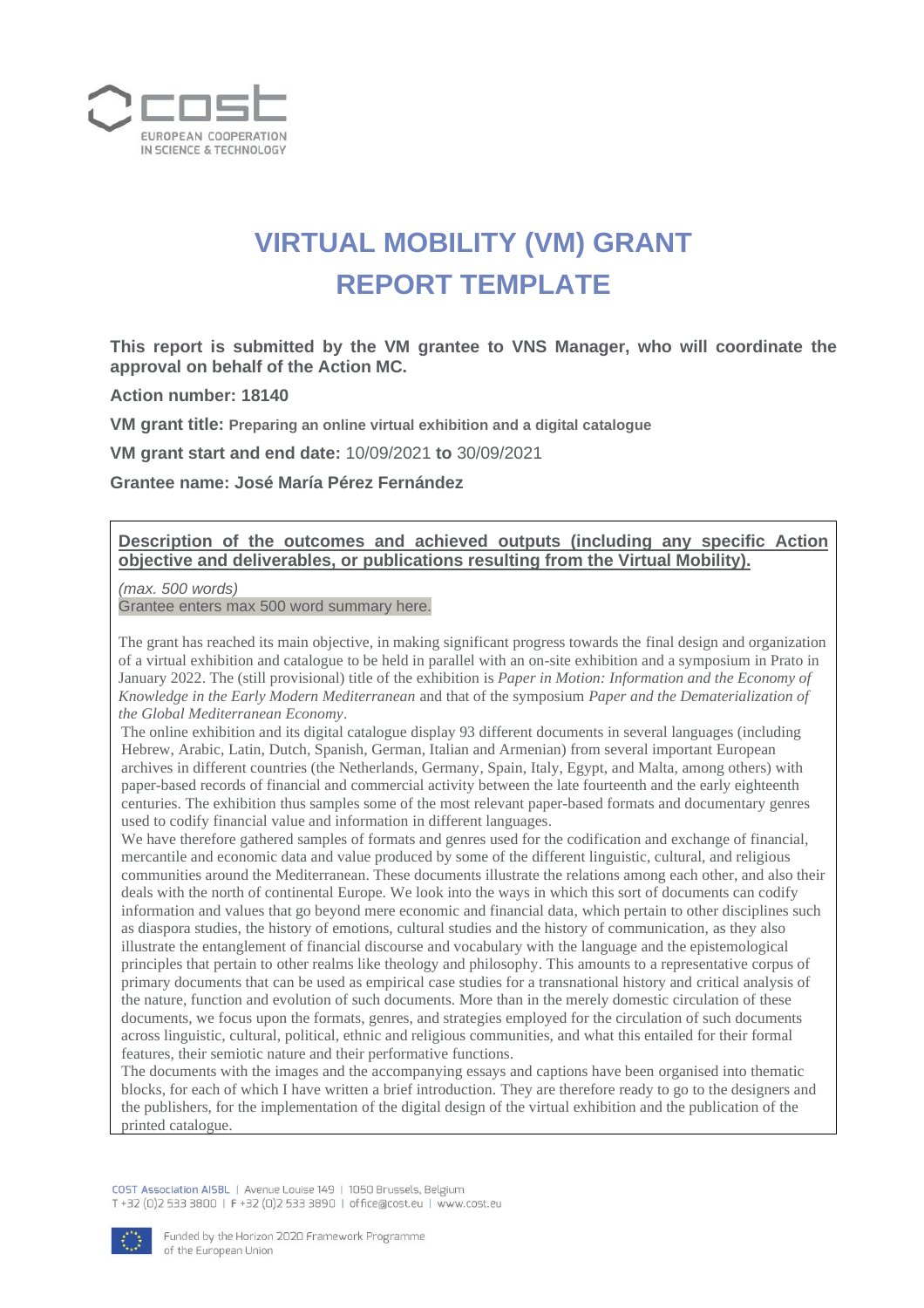

Although it will be available before, the exhibition will be officially inaugurated on January  $27<sup>th</sup> 2022$ , and it will coincide with the organization of the symposium, which will take place on January  $27<sup>th</sup> - 28<sup>th</sup>$  2022. Except for the local documents from the archive and library in Prato, the rest of the documents will be displayed in the digital virtual exhibition (which will also include digital reproductions of the Prato documents).

## **Description of the benefits to the COST Action Strategy (what and how).**

*(max. 500 words)* 

Grantee enters max 500 word summary here.

The exhibition will be organized as one of the activities of the "Paper in Motion" Work Group [\(http://www.peopleinmotion-costaction.org/workgroups/paperinmotion/\)](http://www.peopleinmotion-costaction.org/workgroups/paperinmotion/), which I lead, and it thus contributes to .

The organization of the exhibition and its catalogue is a collaborative project, which I am coordinating. It involves the participation of an international team of collaborators and it includes professional archivists, senior scholars as well as doctoral students, postdoctoral students, and early career researchers. The exhibition brings together documents from strategic locations between the North of Europe and the Mediterranean, which were part of important financial and mercantile networks during the period that goes from the fourteenth to the early seventeenth centuries. These networks saw the circulation of people, objects, and ideas, but also of financial and mercantile value, codified in documents that constitute a prelude to the financial revolution of the late  $17<sup>th</sup>$  and early  $18<sup>th</sup>$ centuries.

Although the documents are related to the practices of trade and finance, the exhibition and symposium approache them from a ground-breaking and essentially interdisciplinary perspective that includes, but which also goes beyond, economic and financial history, into the realms of disciplines like cultural history, the history of emotions and slavery, diaspora studies, translation studies and media studies. It intends to address questions that involve, among other important aspects, the semiotic nature of these documents, their performative functions, the protocols used in their elaboration, and their role in their exchange across linguistic, cultural, and religious boundaries. As such, we will also contemplate them as traces of people, things and ideas in motion.

The project thus provides a ground-breaking and interdisciplinary approach to primary sources. It combines the methodologies of economic and cultural history, as well as disciplines like global history, translation studies, and Mediterranean studies, among others. It uses a series of samples of primary sources from several different archives, from different countries, and in different languages to provide a first approach to the paper traces left behind by the movement of people, objects, and ideas across the Mediterranean.

It does address, in conclusion, some of the most important objectives included in the MOU of the action, to wit:

- Redrawing geographical and disciplinary boundaries in innovative ways.
- Developing new perspectives for the study of circulation, dislocation, and dispossession across a region of historical significance and contemporary urgency.
- Multiplying and cross-referencing primary sources in more than 10 partner countries in order to respond adequately to the complexity of comparative historiography within the Mediterranean.
- Bringing together researchers from multiple academic traditions, areas, and disciplines including literary, art, cultural, political and material history.
- Providing an alternative history of the 'Great Sea' by looking at the 'Mediterranean in the world' and by introducing the study of emotion, firstly to its history of human dislocation, and secondly as a site of hitherto unwritten history
- Building a functional and highly-creative interdisciplinary network of collaborators from around the world that will continue a conversation after the life of the grant.

**Description of the virtual collaboration (including constructive reflection on activities undertaken, identified successful practices and lessons learned).**